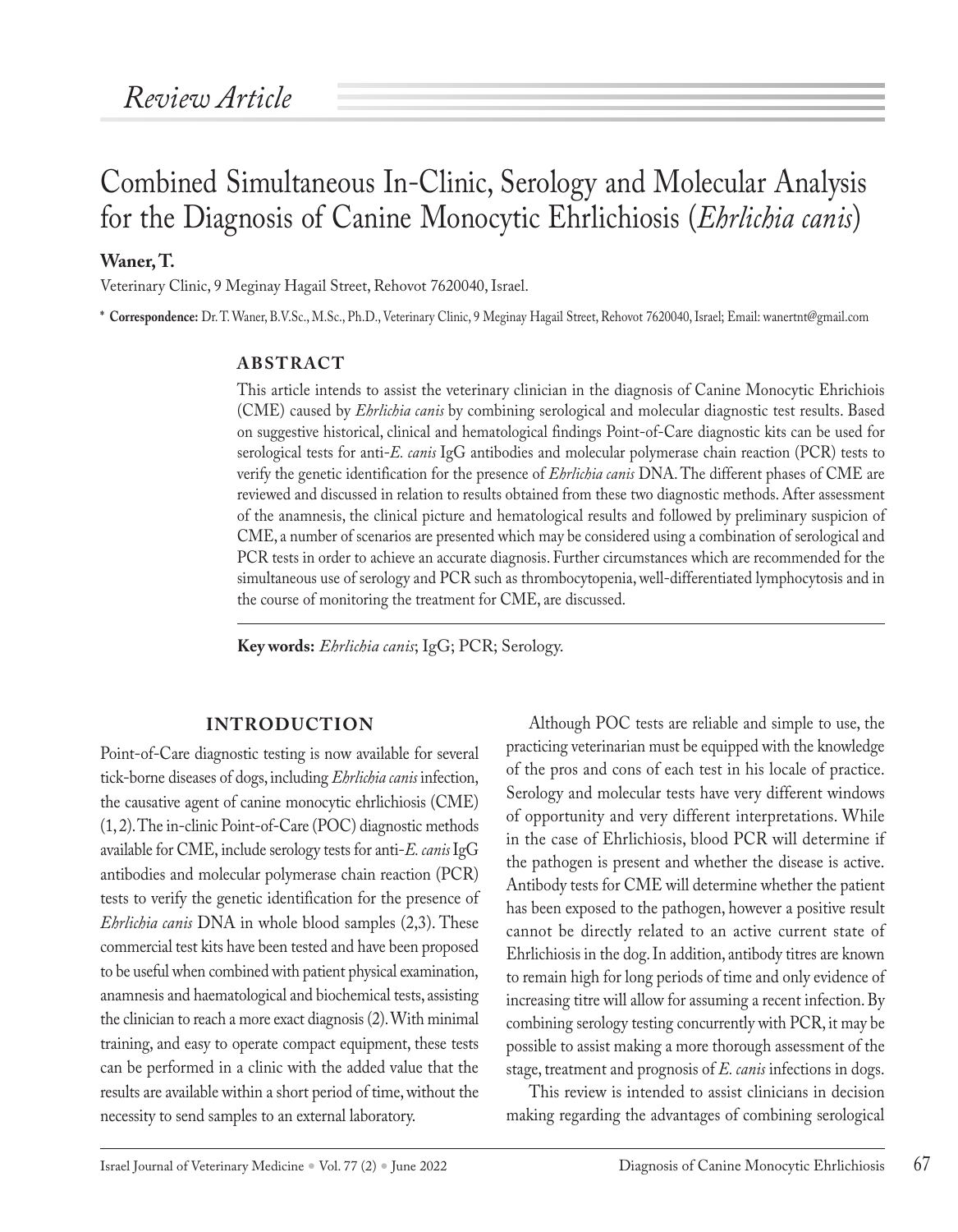and molecular diagnostic tests in dogs suspected with *E. canis* infection, in relation to the phase of the disease.

Concurrent utilization of serological and molecular tests should follow a presumptive diagnosis of CME, based on suggestive historical, clinical and hematological findings (1).

## **OVERVIEW**

CME caused by *Ehrlichia canis,* is a tick-borne disease transmitted by the brown dog tick *Rhipicephalus sanguineus*, manifesting as a multisystemic disorder, and may be acute, subclinical or chronic (4).

Clinical signs of acute CME include pyrexia, depression, lethargy, anorexia, lymphadenomegaly, splenomegaly, mucous membrane petechiae and ecchymoses and occasionally, epistaxis (1). Moderate to severe thrombocytopenia is the most consistent and indicative hematological abnormality in the acute phase of CME (1), while mild neutropenic leukopenia and normocytic, normochromic, non-regenerative anemia also occurs. Microscopic detection intra-monocytic *E. canis* morulae confirms the diagnosis of CME, but its detection has been reported in only 4% of infected dogs, and hence is an insensitive marker of CME (1, 4). An immunofluorescence antibody assay (IFA) titer (IgG) against *E. canis* > 1:40 is indicative of previous exposure to the rickettsia, but cannot be used to confirm the current disease. Acute active infection is gauged by a 4-fold antibody titer increase over a 1-2 week period. Therefore, using quantitative or semi-quantitative serological assays is considered more useful compared to purely qualitative serological assays.

During the subclinical phase no clinical signs are evident (4), however platelet counts may be subnormal (5, 6). Dogs in this phase may remain persistent carriers of *E. canis* for months and even years (6). For reasons still unclear, certain dogs, will progress to the chronic severe pancytopenic form of CME, which bears a poor prognosis (1).

Chronic pancytopenic CME develops only in some infected dogs. Factors that influence the development of the chronic disease are unclear, but the pathogen, host genetics and the interrelationship between them probably play a role (1). The presence of severe pancytopenia characterizes the severe chronic form of ehrlichiosis, and is a consequence of hypoplasia of all bone marrow cell lines. Clinical signs at this stage are usually severe and include lethargy, inappetence, bleeding tendencies, mucosal pallor, fever or hypothermia,

weight loss, lymphadenomegaly, splenomegaly, dyspnea, anterior uveitis, retinal hemorrhage and edema. As a result of the effect on the bone marrow, secondary opportunistic infections such as protozoal infections, viral papillomatosis, and bacterial urinary tract infections can also develop.

Previous studies have shown that dogs may be naturally exposed to the *E. canis* without any signs of disease (1). In Israel and in Egypt, two unrelated studies demonstrated that about 30% of clinically healthy dogs demonstrated IgG antibodies to *E. canis* without a previous clinical history of CME (7, 8).

A result of the presence of *E. canis* IgG antibodies should not be considered as definitive for an *E. canis* exposure, because serological cross reactivity exists between *Ehrlichia canis*, *Ehrlichia. ewingii, Ehrlichia chaffeensis, Anaplasma phagocytophilum, Neorickettsia risticii* and *Neorickettsia helminthoeca* (9, 10).

Polymerase chain reaction (PCR) is a very sensitive and specific method for detection and identification *E. canis*-DNA in either blood, bone marrow or splenic aspirates (11, 12). With this in mind, the clinician should also be aware that a negative PCR result might be due to the fact that the concentration of DNA in the collected sample may be below the detection level of the test. Therefore, a negative PCR result does not necessarily signify that there was no *E. canis* DNA in the organ of the dog under examination. On the other hand, the presence of DNA in an organ does not necessary indicate that there are live or viable organisms.

After assessment of the anamnesis, clinical picture and hematological results, with a resultant preliminary diagnosis of CME, a number of scenarios may be considered when using a combination of serological and PCR tests. Generally serology for IgG anti-*E. canis* antibodies is the first of the tests to be undertaken and evaluated due to the simplicity of the test and its availability.

1. **Positive serology**: This is indicative that the dog has been exposed to the *E. canis* rickettsia (1). Depending on the clinical picture, the infection may be acute or possibly indicate a previous exposure to *E. canis* or an infection with a cross-reacting rickettsial infection (4). In the case of an acute infection, a dog presenting with a history of tick infestation, thrombocytopenia and with a positive and increasing antibody titer would be strong evidence for acute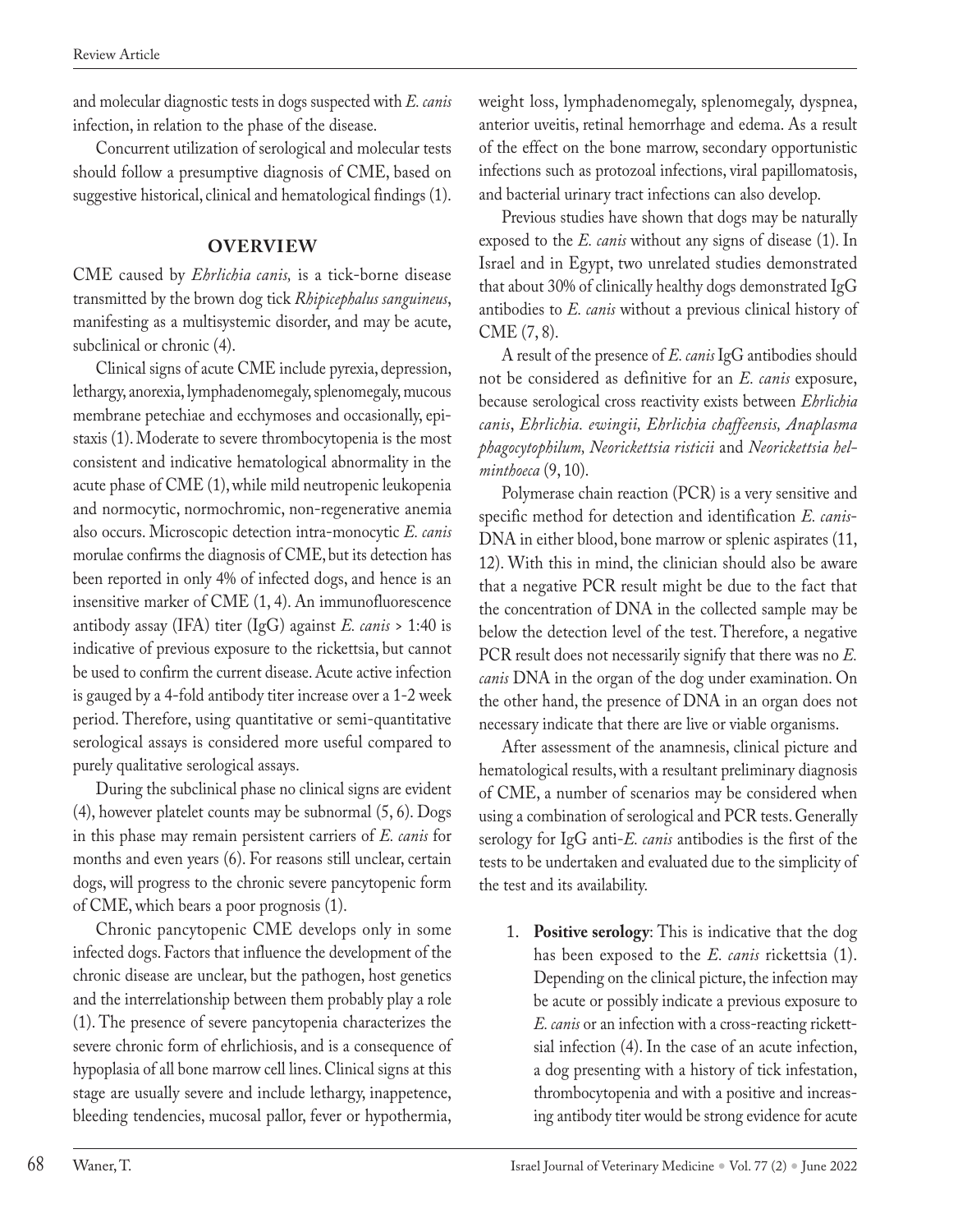CME (1). A positive blood PCR result at this stage would confirm an ongoing active specific infection with *E. canis* and authenticate the diagnosis (2).

 In the case of negative blood PCR result, PCR testing of spleen biopsy samples should be considered, as this is regarded as more sensitive than PCR blood results.

- 2. **Negative serology**: In the case of an early infection of *E. cani*s by ticks where antibodies may have not yet developed, a positive PCR result with or without a finding of thrombocytopenia would increase the possibility of an imminent acute disease with *E. canis*. In this case, detection of *E. canis* DNA may be useful as early as 3-10 days after infection by ticks, where the incubation period is 8-20 days and antibodies will only appear after 15 days (1, 2).
- 3. In the case of a dog with suggestive signs of CME, a negative PCR result together with negative serology is suggestive of a disease not associated with, *E. canis*.

 It should be noted that a dogs might be coinfected with a number of tick borne diseases simultaneously. This may result in changes in the clinical presentation and may even cause the signs to be different and possibly more severe. The veterinarian should always undertake a though blood smear examination in order to eliminate other tick borne infections and possibly carry out further PCR tests specifically for other tick borne diseases (1).

## **DISCUSSION**

After determining suspicion of a dog infected with *E. canis* based on anamnesis, clinical signs and hematological results, the use of a serological test will enhance the possibility of *E. canis* as the etiological agent. However, the recognized serological cross-reactivity of *Ehrlichia canis* with other rickettsial organisms demands the use of more definitive diagnostic tests for the determination of the exact nature of the infecting organisms (9, 10). In this regard, molecular PCR testing will provide a definite answer to the nature of the invading organism.

Regarding the dog infected with *E. canis*, during acute infection, the use of blood for testing both by serology and molecular characterization, is adequately accurate

and informative for both a clinical diagnosis, strategy for therapy and recovery (2). Furthermore, a study evaluating the presence of *E. canis* in experimentally infected dogs has shown that that *E. canis* DNA could not be detected from the blood or spleen within 9 and 60 days, respectively, from the time of treatment initiation with doxycycline (13). Interpretation of these results may point towards testing dogs using *E. canis* PCR for up to 2 months following initiation of treatment.

In the case of dogs in the subclinical phase of the disease, the spleen has been shown to be the organ of choice, compared to blood or bone marrow for PCR detection when performed from fine needle aspirates of experimentally infected dogs (6). The length of treatment of subclinically infected dogs has not yet been defined, however from experimental study reports; it appears that an extended period of treatment may be necessary to clear dogs of infection.

A study of naturally infected dogs in the severe pancytopenic chronic phase revealed that DNA of *E. canis* could be detected in 68.4% of cases from bone biopsies. In this study no other organs were biopsied (14).

An interesting and novel application of the PCR and antibody tests is in the case of dogs incubating *E. canis* before the appearance of clinical signs and antibodies. This presentation may arise when a dog has been found to be infested with ticks by the owner, who then approaches the veterinarian for advice as to whether the dogs may be incubating CME. PCR testing in artificially infected dogs has demonstrated that *E. canis* DNA could be detected in dogs three days post-artificial infection, during the incubation period at which stage antibodies were still not present (2). This application should serve as a useful tool for the veterinarian, faced with the dilemma of a possible imminent acute *E. canis* infection. Although there are at present no clinical studies to verify this approach and the percentage of dogs that will prove positive for *E. canis* DNA, the idea maybe worthwhile studying in the future. In this case, PCR testing may reveal the presence of *E. canis* DNA in the blood, strongly signifying impending disease due to *E. canis*, even prior the appearance of anti-*E. canis* antibodies*.* Under these circumstances, the owner should be made aware of the possibility of development of CME and early treatment is strongly recommended.

Further recommendations for the simultaneous use of serology and PCR are as follows: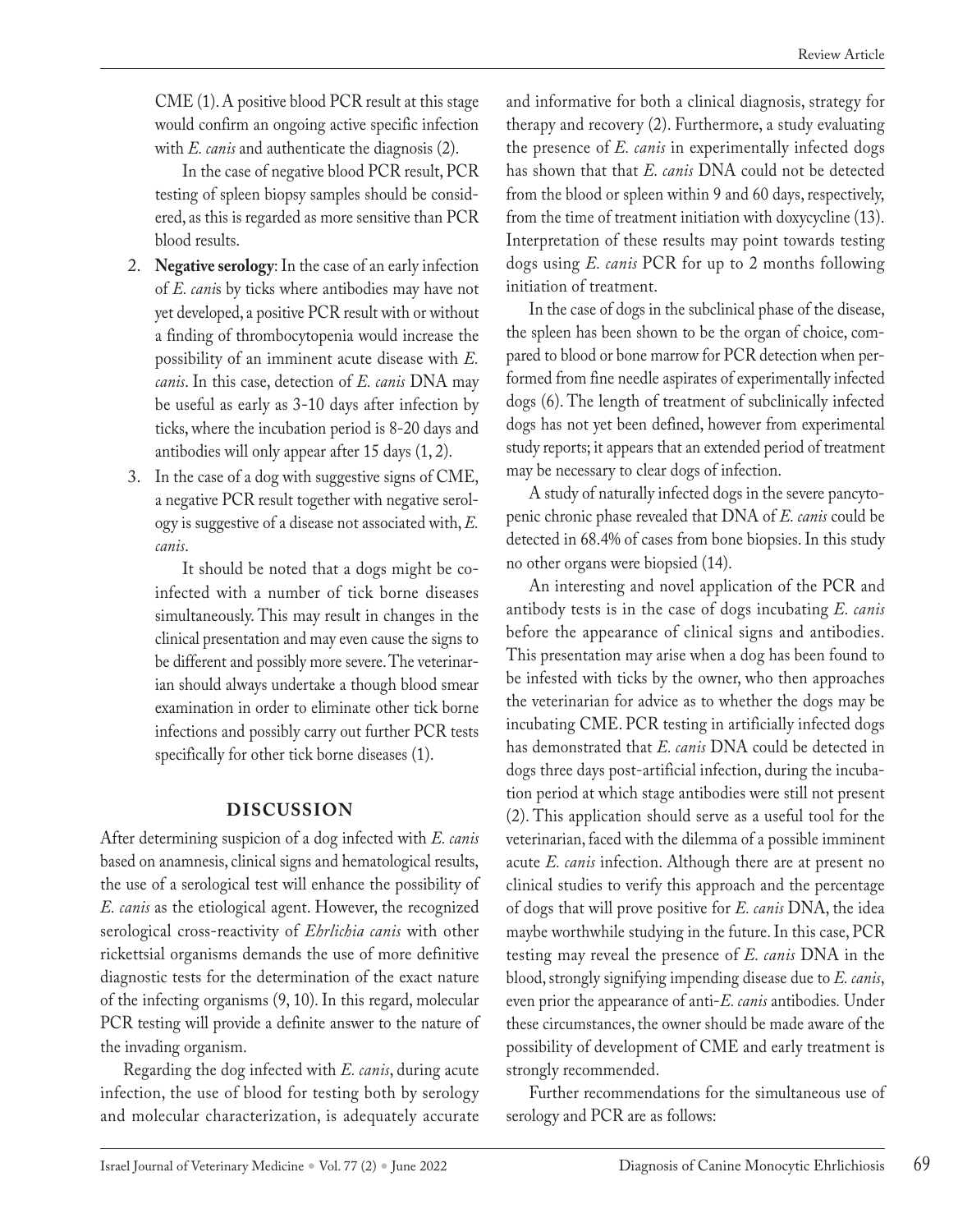- a. *E. canis* PCR can be used as an indicator of success of treatment: After confirmation of the presence of *E. canis* as the cause of the acute disease, a follow-up can be undertaken by testing blood and spleen for *Ehrlichia canis* PCR. Dogs recovering from the acute disease become PCR negative as clinical parameters improve. Antibody titers may take longer to decline over time. Even after recovery (15).
- b. It should be considered to attempt to treat all dogs until they become PCR negative as experimental results indicate that *E. canis* may persist in clinically normal dogs in the subclinical phase, even after an extensive doxycycline treatment regimen. These results have important implications with regard to possible reactivation of ehrlichiosis due to persistent infections and signify that ehrlichiosis patients should be continually monitored even after a clinical response to antibiotic therapy. Splenic aspirate samples compared to blood samples are considered a better indication of success of treatment because the spleen is considered the last organ to harbor the organism. However, it must be pointed out that some dogs may remain PCR positive for extended periods, despite treatment.
- c. Subclinical infection: It is recommend using PCR test of blood samples for dogs not presenting with symptoms of *E. canis,* beyond a mild thrombocytopenia, however with a persistent exceedingly high IgG antibody titers [IFA titers  $(≥ 1:3200)$ ] and a history of exposure to ticks. Under these situations, dogs with positive *Ehrlichia canis* PCR should be treated with tetracyclines possibly for a longer period than dogs in the acute phase. The concern is that without confirmation that the *E. canis* has been eradicated; subclinically infected dogs may develop the pancytopenic form of the disease and in the meantime continue to harbor the parasite and pose a potential threat for the continued spread of the *E. canis* rickettsia.
- d. Chronic pancytopenic phase: Dogs in the chronic pancytopenic phase typically have a high *E. canis*  antibody titer. The sensitivity of PCR bone marrow biopsies for diagnosis of CME when performed in dogs with chronic ehrlichiosis has ranged from 25% to 68%. Convalescent antibody testing was found to

be more sensitive than bone marrow PCR assays for chronic CME possibly due to the low concentration of the rickettsia at this stage. (11, 14).

- e. All dogs presenting with thrombocytopenia should be tested using *Ehrlichia canis* PCR. Although thrombocytopenia has many etiologies, it should be borne in mind that one of the consistent hematological changes in CME is thrombocytopenia, which is in part due to the induction of circulating antiplatelet antibodies. If a positive *Ehrlichia canis*  PCR result is found, treatment with tetracyclines should be initiated.
- f. Dogs presenting with well-differentiated lymphocytosis should be tested for *E. canis* antibodies and *E. canis* DNA. This follows the finding that marked granular lymphocytosis and plasmacytosis, occasionally accompanied by monoclonal gammopathy may occur in all phases of CME. This precautionary testing may help exclude the diagnosis of lymphocytic leukemia or multiple myeloma (15).

## **REFERENCES**

- 1. Harrus, S., Waner, T. and Neer, M.: Ehrlichia and Anaplasma infections. In: Infectious Diseases of Dogs and Cats. Ed. Greene, C.E. 4th Edition, pp. 227-238, 2012.
- 2. Waner, T., Nachum-Biala, Y. and Harrus, S.: Evaluation of a commercial in-clinic point-of-care PCR test for *Ehrlichia canis* DNA in artificially infected dogs. Vet. J. 202:618-621, 2014.
- 3. Waner, T., Strenger, A. and Keysary, A.: Comparison of a clinicbased ELISA test kit with the immunofluorescence test for the assay of *Ehrlichia canis* antibodies in dogs. J. Vet. Diagnos. Investig. 12, 240-244, 2000.
- 4. Harrus, S. and Waner, T.: Diagnosis of canine monocytotropic ehrlichiosis: An overview. Vet. J. 187: 292-296, 2011.
- 5. Waner, T., Harrus, S., Bark, H., Bogin, E., Avidar, Y. and Keysary, A.: Characterization of the subclinical phase of canine ehrlichiosis in experimentally infected beagle dogs. Vet. Parasitol. 69:307-317, 2019.
- 6. Harrus, S., Waner, T., Aizenberg, Z., Foley, J.E., Poland, A.M. and Bark, H.: Ehrlichial DNA amplification from dogs, thirty-four months post infection with *E. canis.* J. Clin. Microbiol. 36:73-76, 1998.
- 7. Baneth, G., Waner, T., Koplah, A., Weinstein, S. and Keysary, A.: Survey of *Ehrlichia canis* antibodies among dogs in Israel. Vet. Rec. 136:257-259, 1996.
- 8. Botros, B.A., Elmolla, M.S., Salib, A. W., Calamaio, C.A., Dasch, G.A. and Arthur, R.R.: Canine ehrlichiosis in Egypt: sero-epideiological survey, Onderstepoort J. Vet. Res. 62:41-43, 1995.
- 9. Waner, T., Keysary, A., Sharabani, E. Bark, H. and Harrus, S.: